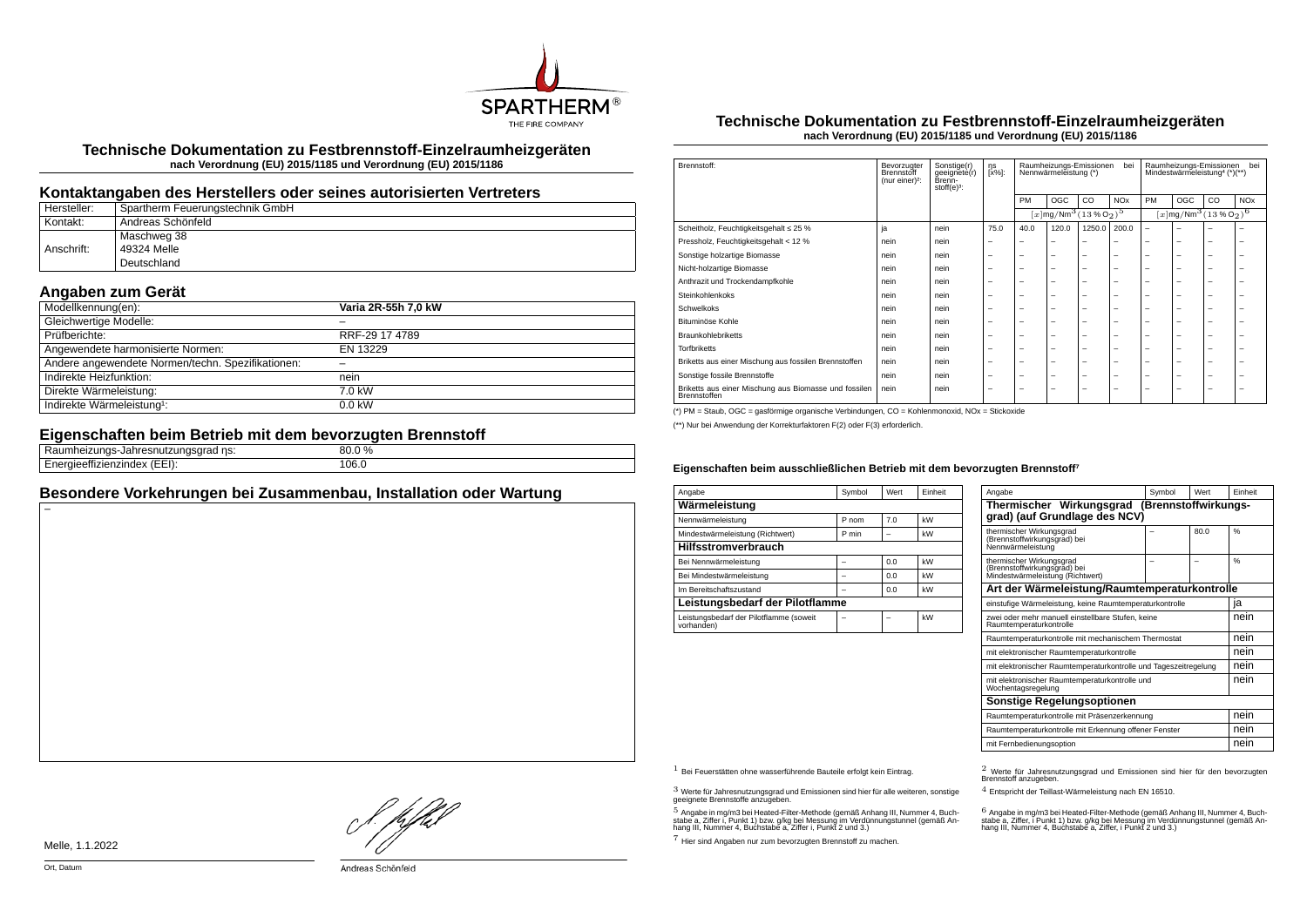

**Technical documentation for solid fuel local space heaters according to Regulation (EU) 2015/1185 and Regulation (EU) 2015/1186**

## **Contact details of the manufacturer or its authorised representative**

|          | Manufacturer: Spartherm Feuerungstechnik GmbH |
|----------|-----------------------------------------------|
| Contact: | Andreas Schönfeld                             |
|          | Maschweg 38                                   |
| Address: | 49324 Melle                                   |
|          | Deutschland                                   |

# **Details of the unit**

| Model identifier(s):                               | Varia 2R-55h 7.0 kW |
|----------------------------------------------------|---------------------|
| Equivalent models:                                 |                     |
| Test reports:                                      | RRF-29 17 4789      |
| Applied harmonised standards:                      | EN 13229            |
| Other technical standards and specifications used: |                     |
| Indirekte Heizfunktion:                            | nein                |
| Direct heat output:                                | 7.0 kW              |
| Indirect heat output <sup>1</sup> :                | $0.0$ kW            |

# **Characteristics when operating with the preferred fuel**

| emcienc<br>.<br>$\mathbf{H}$<br>115.<br>e neating<br>suate<br>ד ומוווה. | $\sim 0/2$<br>nu |
|-------------------------------------------------------------------------|------------------|
| $\sim$<br>(EEI):<br>∠mcienc∨<br>−neruv ∟<br>пиех"                       | 106.0<br>.       |
|                                                                         |                  |

# **Special precautions for assembly, installation or maintenance**

### **Technical documentation for solid fuel local space heaters according to Regulation (EU) 2015/1185 and Regulation (EU) 2015/1186**

| Fuel:                                        | Preferred<br>(only<br>fuel<br>one $)^2$ : | Other suita-<br>ble fuel(s) <sup>3</sup> : | ηs<br>[x%]:              | Heating emissions<br>at nominal<br>heat output (*) |                                                   |                          |                          | Heating emissions at minimum<br>heat output <sup>4</sup> $(*)$ (**) |     |    |                       |
|----------------------------------------------|-------------------------------------------|--------------------------------------------|--------------------------|----------------------------------------------------|---------------------------------------------------|--------------------------|--------------------------|---------------------------------------------------------------------|-----|----|-----------------------|
|                                              |                                           |                                            |                          | PM                                                 | OGC                                               | CO                       | <b>NO<sub>x</sub></b>    | PM                                                                  | OGC | CO | <b>NO<sub>x</sub></b> |
|                                              |                                           |                                            |                          |                                                    | $[x \, \text{mg}/\text{Nm}^3 \, \text{(13%02)}^5$ |                          |                          | $[x]$ mg/Nm <sup>3</sup> (13 % O <sub>2</sub> ) <sup>6</sup>        |     |    |                       |
| Wood logs with moisture content $\leq 25$ %  | ja                                        | nein                                       | 75.0                     | 40.0                                               | 120.0                                             | 1250.0                   | 200.0                    | $\overline{\phantom{m}}$                                            | -   | -  | -                     |
| Compressed wood with moisture content < 12 % | nein                                      | nein                                       |                          | -                                                  | $\overline{\phantom{0}}$                          | $\overline{\phantom{0}}$ | $\overline{\phantom{0}}$ | $\overline{\phantom{0}}$                                            | -   | -  | -                     |
| Other woody biomass                          | nein                                      | nein                                       | -                        | -                                                  | -                                                 | $\overline{\phantom{0}}$ | $\overline{\phantom{0}}$ | $\overline{\phantom{0}}$                                            | -   | -  | -                     |
| Non-woody biomass                            | nein                                      | nein                                       | -                        | -                                                  | -                                                 | $\overline{\phantom{0}}$ | $\overline{\phantom{0}}$ | $\overline{\phantom{0}}$                                            | -   | -  | -                     |
| Anthracite and dry steam coal                | nein                                      | nein                                       |                          | $\overline{\phantom{0}}$                           | $\overline{\phantom{0}}$                          | $\overline{\phantom{m}}$ | $\overline{\phantom{m}}$ | $\overline{\phantom{0}}$                                            | -   | -  | -                     |
| Hard coke                                    | nein                                      | nein                                       | -                        | -                                                  | -                                                 | -                        | $\overline{\phantom{0}}$ | $\overline{\phantom{0}}$                                            | -   | -  | ۰                     |
| Low temperature coke                         | nein                                      | nein                                       | -                        | -                                                  | -                                                 | -                        | $\overline{\phantom{0}}$ | $\overline{\phantom{0}}$                                            | -   | -  | -                     |
| Bituminous coal                              | nein                                      | nein                                       | -                        | -                                                  | -                                                 | -                        | $\overline{\phantom{0}}$ | $\overline{\phantom{0}}$                                            | -   | -  | -                     |
| <b>Lignite briquettes</b>                    | nein                                      | nein                                       | -                        | -                                                  | -                                                 | -                        | $\overline{\phantom{0}}$ | $\overline{\phantom{0}}$                                            | -   | -  | -                     |
| Peat briquettes                              | nein                                      | nein                                       | -                        | -                                                  | -                                                 | -                        | $\overline{\phantom{0}}$ | $\overline{\phantom{0}}$                                            | -   | -  | -                     |
| Blended fossil fuel briquettes               | nein                                      | nein                                       |                          | -                                                  | $\overline{\phantom{0}}$                          | $\overline{\phantom{m}}$ | $\overline{\phantom{m}}$ | $\overline{\phantom{0}}$                                            | -   | -  | -                     |
| Other fossil fue                             | nein                                      | nein                                       | -                        | -                                                  | -                                                 | $\overline{\phantom{0}}$ | $\overline{\phantom{0}}$ | $\overline{\phantom{0}}$                                            | -   | -  | -                     |
| Blended biomass and fossil fuel briquettes   | nein                                      | nein                                       | $\overline{\phantom{0}}$ | -                                                  | -                                                 | -                        | $\overline{\phantom{0}}$ | $\overline{\phantom{0}}$                                            | -   | -  | -                     |

(\*) PM = Dust, OGC = Gaseous organic compound, CO = Carbon monoxide, NOx = Nitrogen oxides

(\*\*) Only required when applying correction factors F(2) or F(3).

#### Characteristics when operating exclusively with the preferred fuel<sup>7</sup>

| Item                                          | Symbol | Value | Unit |  |  |  |
|-----------------------------------------------|--------|-------|------|--|--|--|
| <b>Heat output</b>                            |        |       |      |  |  |  |
| Nominal heat out put                          | P nom  | 7.0   | kW   |  |  |  |
| inimum heat out put (indicative)              | P min  |       | kW   |  |  |  |
| <b>Auxiliary electricity consumption</b>      |        |       |      |  |  |  |
| At nominal heat output                        |        | 0.0   | kW   |  |  |  |
| At minimum heat output                        |        | 0.0   | kW   |  |  |  |
| In standby mode                               |        | 0.0   | kW   |  |  |  |
| Permanent pilot flame power requirement       |        |       |      |  |  |  |
| Pilot flame power requirement (if applicable) |        |       | kW   |  |  |  |

| Item                                                                           | Symbol                                                    | Value | Unit          |  |  |  |
|--------------------------------------------------------------------------------|-----------------------------------------------------------|-------|---------------|--|--|--|
| Thermal efficiency (usefuel efficiency) (based on<br>NCV)                      |                                                           |       |               |  |  |  |
| Thermal efficiency (useful efficiency) at<br>nominal heat output               |                                                           | 80.0  | 0/6           |  |  |  |
| Thermal efficiency (useful efficiency) at<br>minimum heat out put (indicative) |                                                           |       | $\frac{0}{6}$ |  |  |  |
| Type of heat output/room temperature control                                   |                                                           |       |               |  |  |  |
| single stage heat output, no room temperature control                          | ıa                                                        |       |               |  |  |  |
| two or more manual stages, no room temperature control                         | nein                                                      |       |               |  |  |  |
| with mechanic thermostat room temperature control                              | nein                                                      |       |               |  |  |  |
| with electronic room tempera ture control                                      |                                                           |       | nein          |  |  |  |
| with electronic room tempera ture control plus day timer                       | nein                                                      |       |               |  |  |  |
|                                                                                | with electronic room tempera ture control plus week timer |       |               |  |  |  |
| Other control options                                                          |                                                           |       |               |  |  |  |
| Room temperature control, with presence detection                              | nein                                                      |       |               |  |  |  |
| Room temperature control, with open window detection                           | nein                                                      |       |               |  |  |  |
| With distance control option                                                   |                                                           |       | nein          |  |  |  |

3 Values for annual efficiency and emissions shall be given here for all other suitable fuels.

.<br>5 Angabe a, Ziffer i, Punkt 1) bzw. g/kg bei Messung im Verdünnungstunnel (gemäß An-<br>hang III, Nummer 4, Buchstabe a, Ziffer i, Punkt 2 und 3.)<br>hang III, Nummer 4, Buchstabe a, Ziffer i, Punkt 2 und 3.)

7 Here, information is only to be provided on the preferred fuel.

 $1$  No entry is made for fireplaces without water-bearing components.  $2$  Values for annual efficiency and emissions are to be given here for the preferred fuel.

4 Corresponds to the part load heat output according to EN 16510.

.<br>stabe a, Ziffer, i Punkt 1) bzw. g/kg bei Messung im Verdünnungstunner 4, Buch-<br>hang III, Nummer 4, Buchstabe a, Ziffer, i Punkt 2 und 3.)<br>hang III, Nummer 4, Buchstabe a, Ziffer, i Punkt 2 und 3.)

L pfhil

Melle, 1.1.2022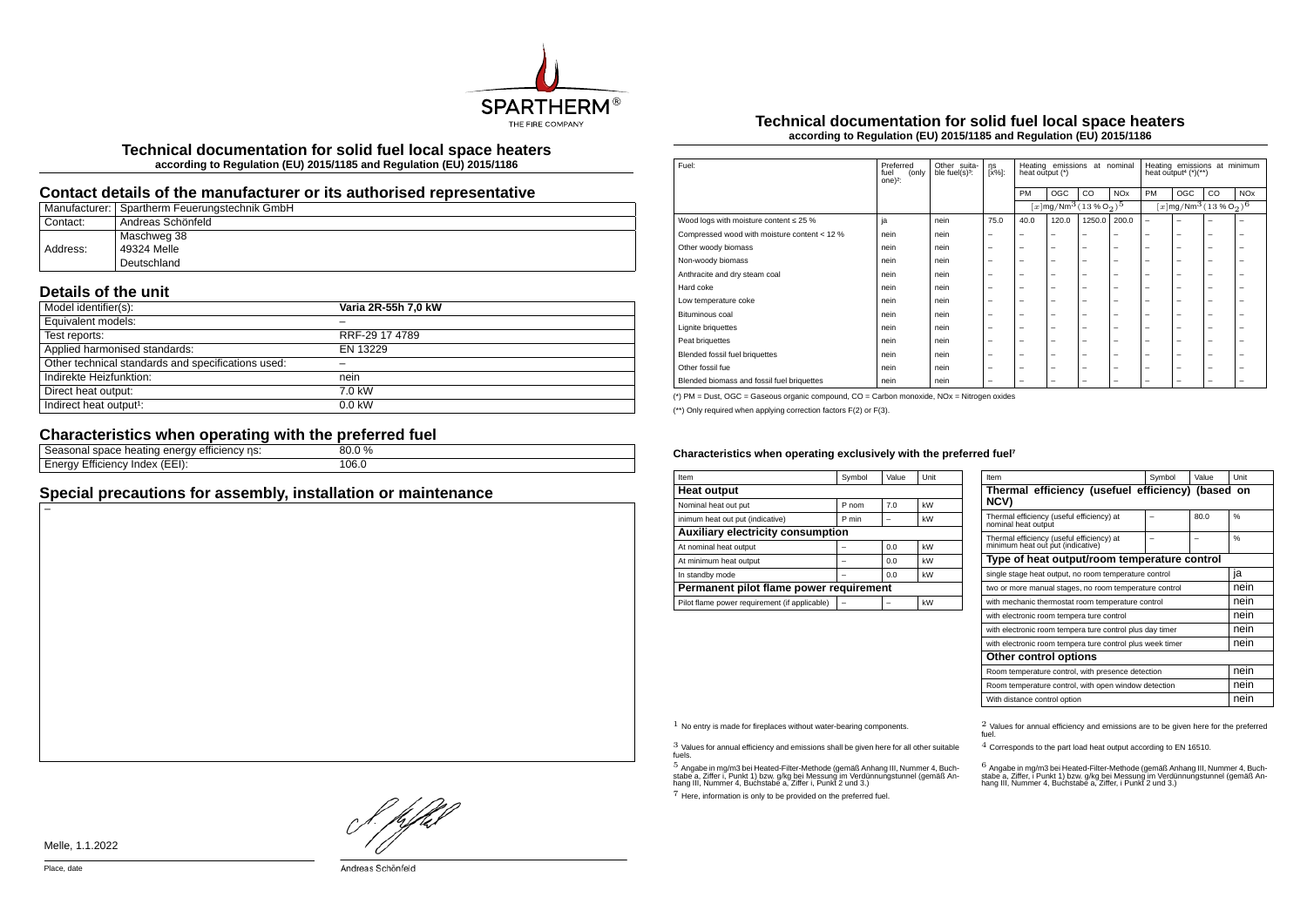

**Documentazione tecnica per riscaldatori singoli a combustibile solido Secondo il regolamento (UE) 2015/1185 e il regolamento (UE) 2015/1186**

#### **Dati di contatto del fabbricante o del suo rappresentante autorizzato**

| Produttore: | Spartherm Feuerungstechnik GmbH |
|-------------|---------------------------------|
| Contatto:   | Andreas Schönfeld               |
|             | Maschweg 38                     |
| Indirizzo:  | 49324 Melle                     |
|             | Deutschland                     |

## **Dettagli del dispositivo**

| Identificativo/i del modello/dei modelli: | Varia 2R-55h 7.0 kW |  |
|-------------------------------------------|---------------------|--|
| Modelli equivalenti:                      |                     |  |
| Rapporti di prova:                        | RRF-29 17 4789      |  |
| Norme armonizzate applicate:              | EN 13229            |  |
| Norme e specifiche tecniche utilizzate    |                     |  |
| Indirekte Heizfunktion:                   | nein                |  |
| Potenza termica diretta:                  | 7.0 kW              |  |
| Potenza termica indiretta <sup>1</sup> :  | $0.0$ kW            |  |

### **Caratteristiche del funzionamento con il combustibile preferito**

| d'ambiente ns: | Efficienza energetica stagionale del  |  | riscaldamento 80.0 % |       |
|----------------|---------------------------------------|--|----------------------|-------|
|                | Indice di efficienza energetica (EEI) |  |                      | 106.0 |

# **Precauzioni speciali per il montaggio, l'installazione o la manutenzione**

**Documentazione tecnica per riscaldatori singoli a combustibile solido Secondo il regolamento (UE) 2015/1185 e il regolamento (UE) 2015/1186**

| Combustibile:                                             | Combustibile<br>preferito<br>(uno solo) <sup>2</sup> : | Altri<br>combustibili<br>idonei <sup>3</sup> : | ηs<br>[x%]:              | Emissioni di riscaldamento degli<br>ambienti alla potenza termica no-<br>minale (*) |                          | Emissioni di riscaldamento degli<br>ambienti alla potenza termica mi-<br>$nima4 (*)(**)$ |                       |                                                       |                          |    |                       |
|-----------------------------------------------------------|--------------------------------------------------------|------------------------------------------------|--------------------------|-------------------------------------------------------------------------------------|--------------------------|------------------------------------------------------------------------------------------|-----------------------|-------------------------------------------------------|--------------------------|----|-----------------------|
|                                                           |                                                        |                                                |                          | PM                                                                                  | OGC                      | CO                                                                                       | <b>NO<sub>x</sub></b> | <b>PM</b>                                             | OGC                      | CO | <b>NO<sub>x</sub></b> |
|                                                           |                                                        |                                                |                          |                                                                                     |                          | $[x]$ mg/Nm <sup>3</sup> $(13\%$ O <sub>2</sub> ) <sup>5</sup>                           |                       | $\sqrt{[x] \text{mg}/\text{Nm}^3 (13\%\text{O}_2)^6}$ |                          |    |                       |
| Ceppi di legno con tenore di umidità ≤ 25 %               | ja                                                     | nein                                           | 75.0                     | 40.0                                                                                | 120.0                    | 1250.0                                                                                   | 200.0                 | ۰                                                     | ۰                        |    |                       |
| Legno compresso con tenore di umidità < 12 %              | nein                                                   | nein                                           | $\overline{\phantom{0}}$ | $\overline{\phantom{a}}$                                                            | $\overline{\phantom{a}}$ | -                                                                                        | -                     | -                                                     | $\overline{\phantom{0}}$ | -  | -                     |
| Altra biomassa legnosa                                    | nein                                                   | nein                                           | $\overline{\phantom{0}}$ | $\overline{\phantom{0}}$                                                            | $\overline{\phantom{a}}$ | -                                                                                        | -                     | -                                                     | -                        | -  |                       |
| Biomassa non legnosa                                      | nein                                                   | nein                                           | $\overline{\phantom{0}}$ | $\overline{\phantom{0}}$                                                            | $\overline{\phantom{a}}$ | -                                                                                        | -                     | -                                                     | $\overline{\phantom{0}}$ | -  |                       |
| Antracite e carbone secco                                 | nein                                                   | nein                                           | $\overline{\phantom{0}}$ | $\overline{\phantom{a}}$                                                            | $\overline{\phantom{a}}$ | -                                                                                        | -                     | -                                                     | -                        | -  |                       |
| Coke metallurgico                                         | nein                                                   | nein                                           | $\overline{\phantom{0}}$ | $\overline{\phantom{0}}$                                                            | $\overline{\phantom{a}}$ | -                                                                                        | -                     | -                                                     | -                        | -  |                       |
| Coke a bassa temperatura                                  | nein                                                   | nein                                           | $\overline{\phantom{0}}$ | $\overline{\phantom{0}}$                                                            | $\overline{\phantom{a}}$ | -                                                                                        | -                     | -                                                     | -                        | -  |                       |
| Carbone bituminoso                                        | nein                                                   | nein                                           | $\overline{\phantom{0}}$ | $\overline{\phantom{0}}$                                                            | $\overline{\phantom{a}}$ | -                                                                                        | -                     | $\overline{\phantom{0}}$                              | $\overline{\phantom{0}}$ | -  |                       |
| Mattonelle di lignite                                     | nein                                                   | nein                                           | $\overline{\phantom{0}}$ | $\overline{\phantom{0}}$                                                            | $\overline{\phantom{a}}$ | -                                                                                        | -                     | -                                                     | -                        | -  |                       |
| Mattonelle di torba                                       | nein                                                   | nein                                           | $\overline{\phantom{0}}$ | $\overline{\phantom{0}}$                                                            | $\overline{\phantom{a}}$ | -                                                                                        | -                     | -                                                     | -                        | -  |                       |
| Mattonelle di miscela di combustibile fossile             | nein                                                   | nein                                           | $\overline{\phantom{0}}$ | $\overline{\phantom{0}}$                                                            | $\overline{\phantom{0}}$ | -                                                                                        | -                     | $\overline{\phantom{a}}$                              | $\overline{\phantom{0}}$ | -  | -                     |
| Altro combustibile fossile                                | nein                                                   | nein                                           | $\overline{\phantom{0}}$ | $\overline{\phantom{0}}$                                                            | $\overline{\phantom{0}}$ | -                                                                                        | -                     | $\overline{\phantom{a}}$                              | -                        | -  | -                     |
| Mattonelle di miscela di biomassa e combusti bile fossile | nein                                                   | nein                                           | $\overline{\phantom{0}}$ | $\overline{\phantom{0}}$                                                            | $\overline{\phantom{0}}$ | -                                                                                        | -                     | -                                                     | -                        | -  |                       |

(\*) PM = Polvere, OGC = Composti organici gassosi, CO = Monossido di carbonio, NOx = Ossidi di azoto

(\*\*) Richiesto solo quando si applicano i fattori di correzione F(2) o F(3).

#### Caratteristiche del funzionamento con il combustibile preferito<sup>7</sup>

| Dato                                                  | Simbolo | Valore | Unità |  |  |  |
|-------------------------------------------------------|---------|--------|-------|--|--|--|
| Potenza termica                                       |         |        |       |  |  |  |
| Potenza termica nominale                              | P nom   | 7.0    | kW    |  |  |  |
| Potenza termica minima (indicativa)                   | P min   |        | kW    |  |  |  |
| Consumo ausiliario di energia elettrica               |         |        |       |  |  |  |
| Alla potenza termica nominale                         |         | 0.0    | kW    |  |  |  |
| Alla potenza termica minima                           |         | 0.0    | kW    |  |  |  |
| Im Bereitschaftszustand                               |         | 0.0    | kW    |  |  |  |
| Leistungsbedarf der Pilotflamme                       |         |        |       |  |  |  |
| Leistungsbedarf der Pilotflamme (soweit<br>vorhanden) |         |        | kW    |  |  |  |
|                                                       |         |        |       |  |  |  |

| Dato                                                                                         | Simbolo | Valore | Unità |  |  |  |  |
|----------------------------------------------------------------------------------------------|---------|--------|-------|--|--|--|--|
| Thermischer Wirkungsgrad (Brennstoffwirkungs-<br>grad) (auf Grundlage des NCV)               |         |        |       |  |  |  |  |
| thermischer Wirkungsgrad<br>(Brennstoffwirkungsgrad) bei<br>Nennwärmeleistung                |         | 80.0   | 0/6   |  |  |  |  |
| thermischer Wirkungsgrad<br>(Brennstoffwirkungsgrad) bei<br>Mindestwärmeleistung (Richtwert) |         |        | 0/6   |  |  |  |  |
| Art der Wärmeleistung/Raumtemperaturkontrolle                                                |         |        |       |  |  |  |  |
| einstufige Wärmeleistung, keine Raumtemperaturkontrolle                                      |         |        | ia    |  |  |  |  |
| zwei oder mehr manuell einstellbare Stufen, keine<br>Raumtemperaturkontrolle                 |         |        |       |  |  |  |  |
| Raumtemperaturkontrolle mit mechanischem Thermostat                                          |         |        | nein  |  |  |  |  |
| mit elektronischer Raumtemperaturkontrolle                                                   |         |        | nein  |  |  |  |  |
| mit elektronischer Raumtemperaturkontrolle und Tageszeitregelung                             |         |        | nein  |  |  |  |  |
| mit elektronischer Raumtemperaturkontrolle und<br>Wochentagsregelung                         |         |        | nein  |  |  |  |  |
| Sonstige Regelungsoptionen                                                                   |         |        |       |  |  |  |  |
| Raumtemperaturkontrolle mit Präsenzerkennung                                                 |         |        |       |  |  |  |  |
| Raumtemperaturkontrolle mit Erkennung offener Fenster                                        |         |        | nein  |  |  |  |  |
| mit Fernbedienungsoption                                                                     |         |        | nein  |  |  |  |  |

3 Werte für Jahresnutzungsgrad und Emissionen sind hier für alle weiteren, sonstige geeignete Brennstoffe anzugeben.

.<br>5 Angabe in mg/m3 bei Heated-Filter-Methode (gemäß Anhang III, Nummer 4, Buch-<br>stabe a, Ziffer i, Punkt 1) bzw. g/kg bei Nessung im Verdünnungstunnel (gemäß An-<br>hang III, Nummer 4, Buchstabe a, Ziffer i, Punkt 2 und 3.)

7 Hier sind Angaben nur zum bevorzugten Brennstoff zu machen.

1 Bei Feuerstätten ohne wasserführende Bauteile erfolgt kein Eintrag. 2 Werte für Jahresnutzungsgrad und Emissionen sind hier für den bevorzugten Brennstoff anzugeben.

4 Entspricht der Teillast-Wärmeleistung nach EN 16510.

.<br>stabe a, Ziffer, i Punkt 1) bzw. g/kg bei Messung im Verdünnungstunnel (gemäß An-<br>hang III, Nummer 4, Buchstabe a, Ziffer, i Punkt 2 und 3.)<br>hang III, Nummer 4, Buchstabe a, Ziffer, i Punkt 2 und 3.)

hDel